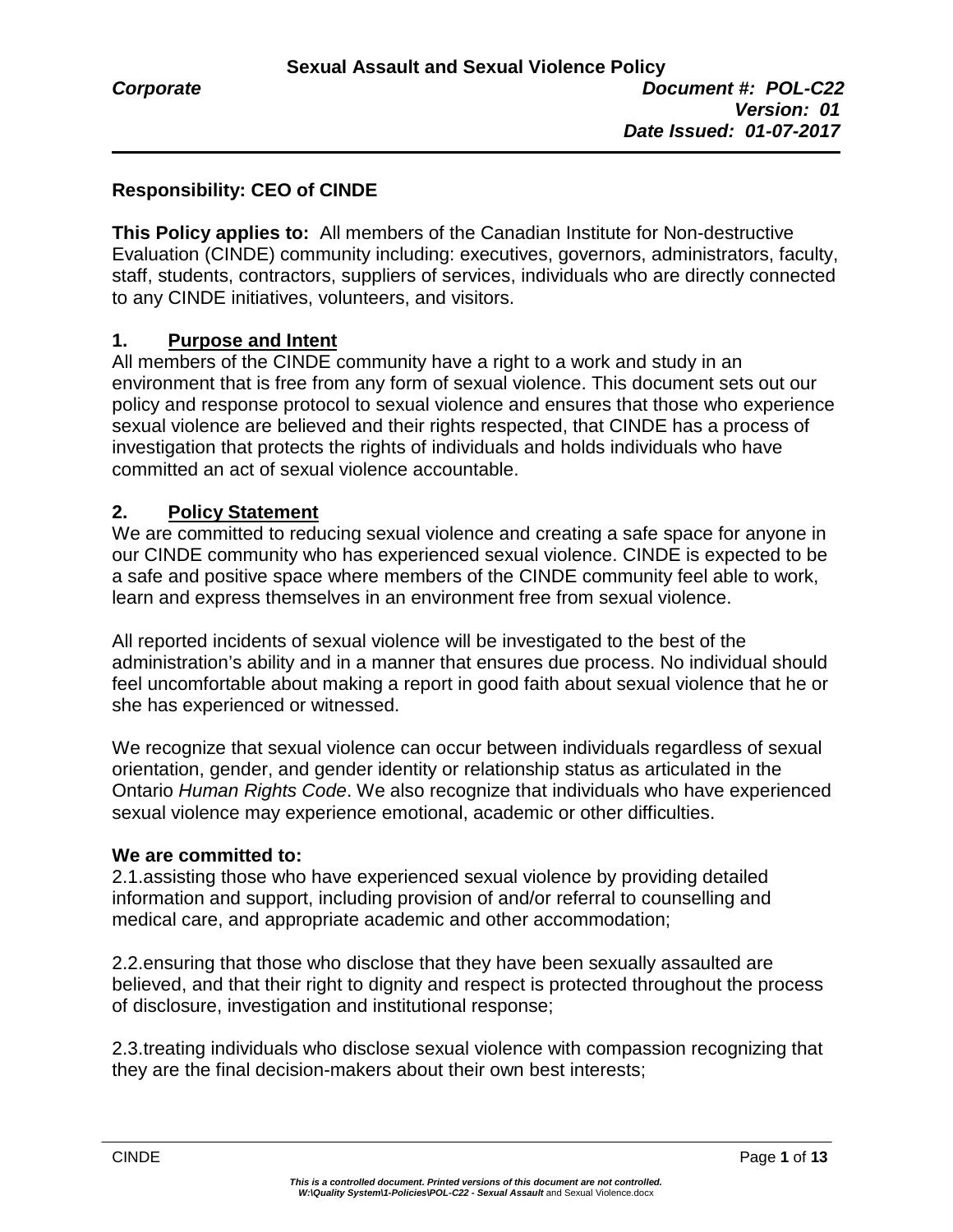2.4. ensuring that on-location (internal) investigation procedures are available in the case of sexual violence, even when the individual chooses not to make a report to the police;

2.5.engaging in appropriate procedures for investigation and adjudication of a complaint which are in accordance with CINDE policies and standards, and that ensure fairness and due process;

2.6.ensuring coordination and communication among the various departments who are most likely to be involved in the response to sexual violence on location;

2.7.engaging in public education and prevention activities;

2.8.providing information to the CINDE community about sexual violence on location;

2.9.providing appropriate education and training to the CINDE community about responding to the disclosure of sexual violence;

2.10.contributing to the creation of a learning atmosphere in which sexual violence is not tolerated; and,

2.11.monitoring and updating our policies and protocols to ensure that they remain effective and in line with other existing policies and best practices.

## **3. Reporting and Responding to Sexual Violence**

3.1.Members of the CINDE community should immediately report incidents where they are subject to, witness or have knowledge of sexual violence, or have reason to believe that sexual violence has occurred or may occur.

3.2.Persons in a position of authority, including persons directing the activities of others, shall take immediate action to respond to or to prevent sexual violence from occurring.

3.3.Where CINDE becomes aware of incidents of sexual violence by a member of the CINDE community or against a member of the CINDE community, which occur on or off CINDE property and that pose a risk to the safety of members of the CINDE community, CINDE shall take all reasonable steps to ensure the safety of the CINDE community.

#### **4. Complaint Process and Investigations**

A complaint of sexual assault or any other kind of sexual violence can be filed under this Policy by any member of the CINDE community.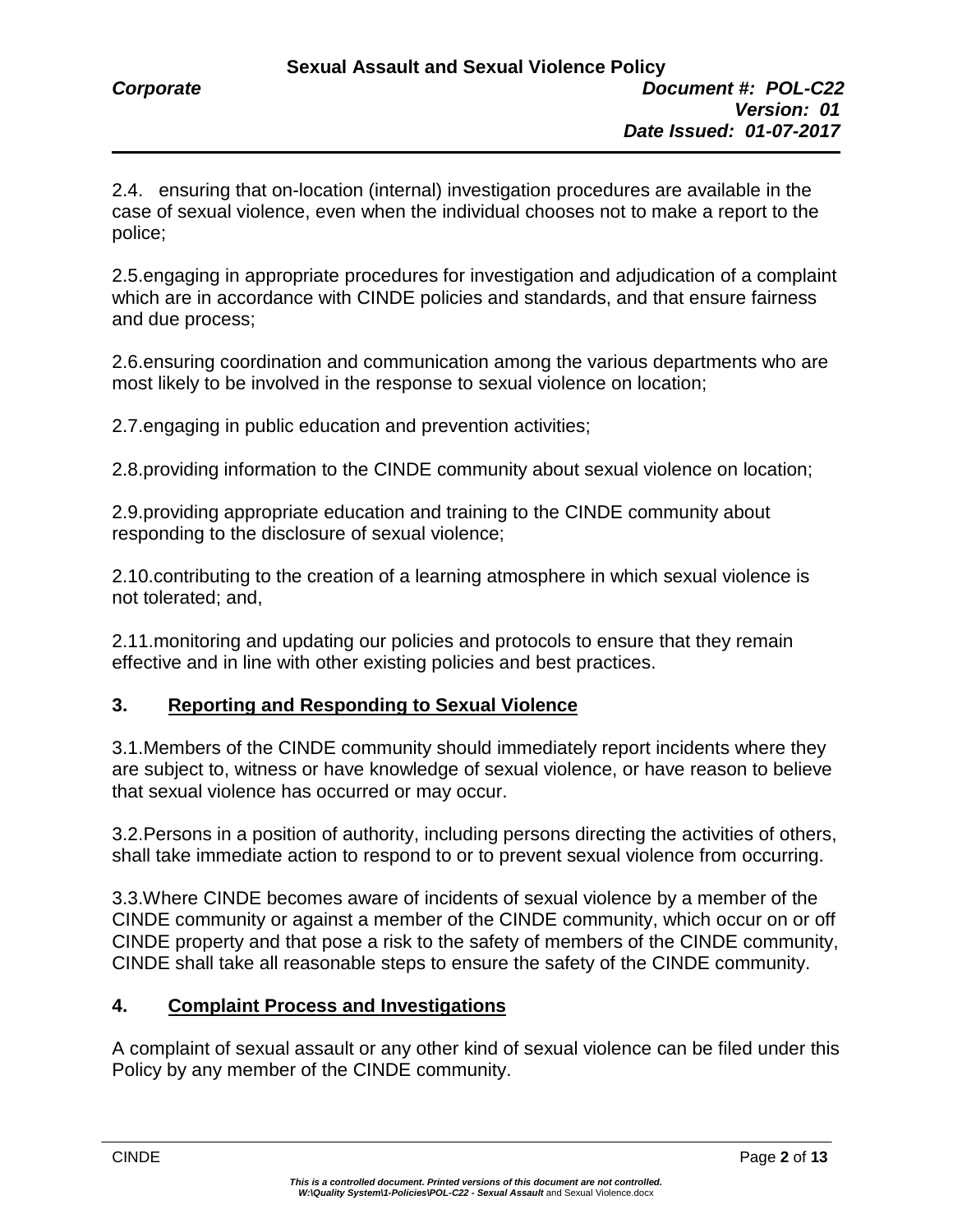CINDE will seek to achieve procedural fairness in dealing with all complaints. As such, no sanction and/or disciplinary action will be taken against a person or group without their knowledge where there is an alleged breach of this Policy. It is intended that accused individuals be given reasonable notice, with full detail of the allegations and provided with an opportunity to answer to the allegations made against them.

# 4.1.**Right to Withdraw a Complaint**

A complainant has the right to withdraw a complaint at any stage of the process. However, CINDE may continue to act on the issue identified in the complaint in order to comply with its obligation under this Policy and/or its legal obligations.

# 4.2.**Protection from Reprisals, Retaliation or Threats:**

It is contrary to this Policy for anyone to retaliate, engage in reprisals or threaten to retaliate against a complainant or other individual for:

- having pursued rights under this Policy or the Ontario *Human Rights Code*;
- having participated or cooperated in an investigation under this Policy or the Ontario *Human Rights Code*; or
- having been associated with someone who has pursued rights under this Policy or the Ontario *Human Rights Code*.

Anyone engaged in such conduct may be subject to sanctions and/or discipline.

## 4.3.**Unsubstantiated Complaints**

If a person, in good faith, discloses or files a sexual violence complaint that is not supported by evidence gathered during an investigation, that complaint will be dismissed and no record of it will be placed in the complainant's or respondent's file. However, disclosures or complaints that are made to purposely annoy, embarrass or harm the respondent are considered frivolous, vexatious, or bad faith complaints and may result in sanctions against the complainant and/or discipline.

# **5. Confidentiality**

Confidentiality is particularly important to those who have disclosed sexual violence. The confidentiality of all persons involved in a report of sexual violence must be strictly observed, and CINDE does its best to respect the confidentiality of all persons, including the complainant, respondent, and witnesses.

However, confidentiality cannot be assured in the following circumstances:

- an individual is at imminent risk of self-harm;
- an individual is at imminent risk of harming another; and/or
- there are reasonable grounds to believe that others in CINDE or wider community may be at risk of harm.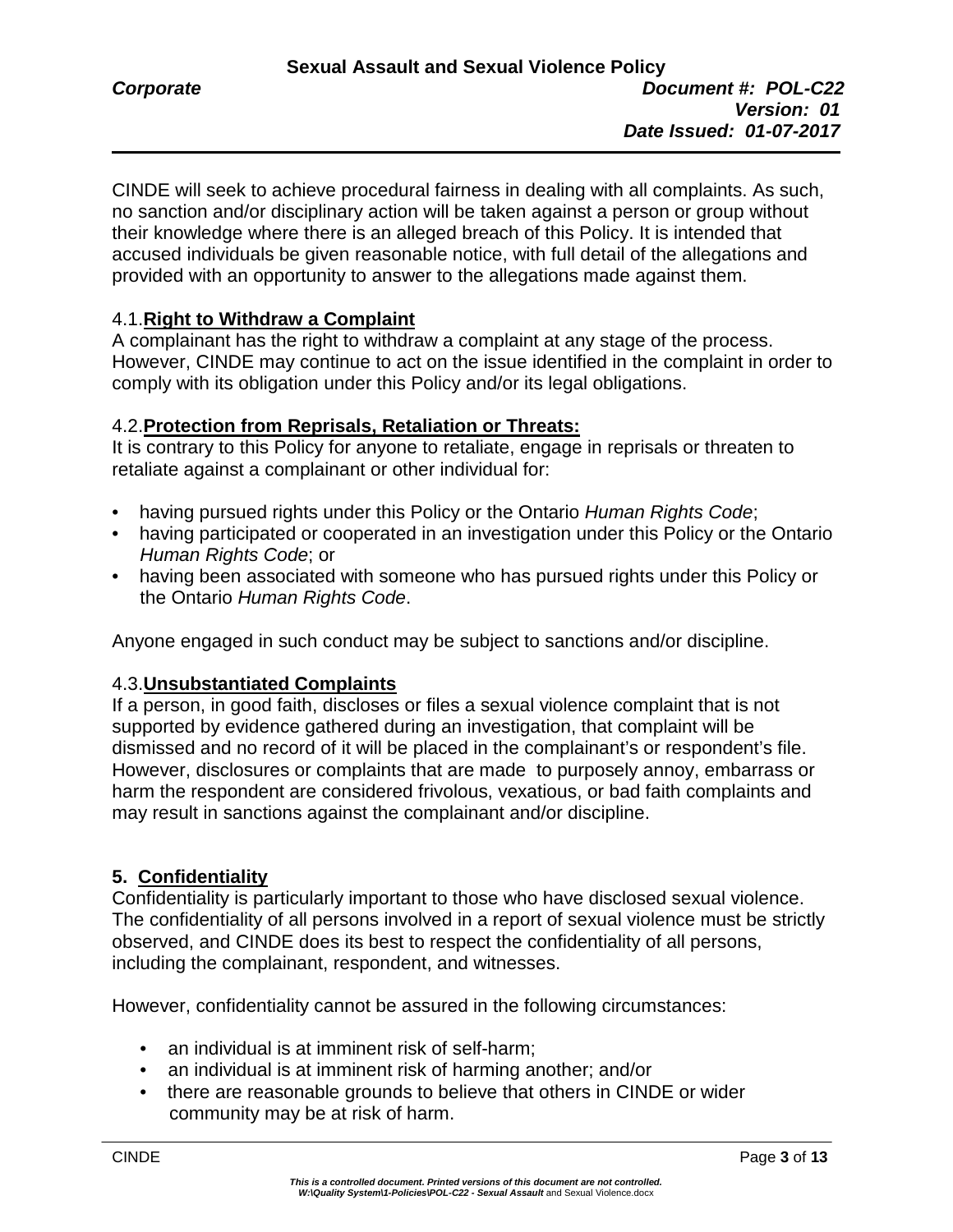In such circumstances, information would only be shared with necessary services to prevent harm, and the name of the victim would not be released to the public.

Where CINDE becomes aware of an allegation of sexual violence by a member of the CINDE community against another member of the CINDE community, CINDE may also have an obligation to take steps to ensure that the matter is dealt with in order to comply with CINDE's legal obligation and/or its policies to investigate such allegations. In such cases, certain CINDE administrators will be informed about the reported incident on a "need to know" and confidential basis, but not necessarily of the identities of the persons involved.

# **6. Defining Sexual Assault and Sexual Violence**

**Sexual assault**: A criminal offence under the *Criminal Code* of Canada. Sexual assault is any type of unwanted sexual act done by one person to another that violates the sexual integrity of the victim and involves a range of behaviours from any unwanted touching to penetration. Sexual assault is characterized by a broad range of behaviours that involve the use of force, threats, or control towards a person, which makes that person feel uncomfortable, distressed, frightened, threatened, or that is carried out in circumstances in which the person has not freely agreed, consented to, or is incapable of consenting to.

**Sexual violence**: A broad term that describes any violence, physical or psychological, carried out through sexual means or by targeting sexuality. This violence takes different forms including sexual abuse and sexual assault.

**Consent:** The voluntary agreement to engage in the sexual activity in question. It is the act of willingly agreeing to engage in specific sexual behaviour, and requires that a person is able to freely choose between two options: yes and no. This means that there must be an understandable exchange of affirmative words which indicates a willingness to participate in mutually agreed upon sexual activity. It is also imperative that everyone understands the following:

- Silence or non-communication must never be interpreted as consent and a person in a state of diminished judgment cannot consent.
- A person is incapable of giving consent if she/he is asleep, unconscious or otherwise unable to communicate.
- A person who has been threatened or coerced (i.e. is not agreeing voluntarily) into engaging in the sexual activity is not consenting to it.
- A person who is drugged is unable to consent.
- A person is usually unable to give consent when she/he is under the influence of alcohol and/or drugs.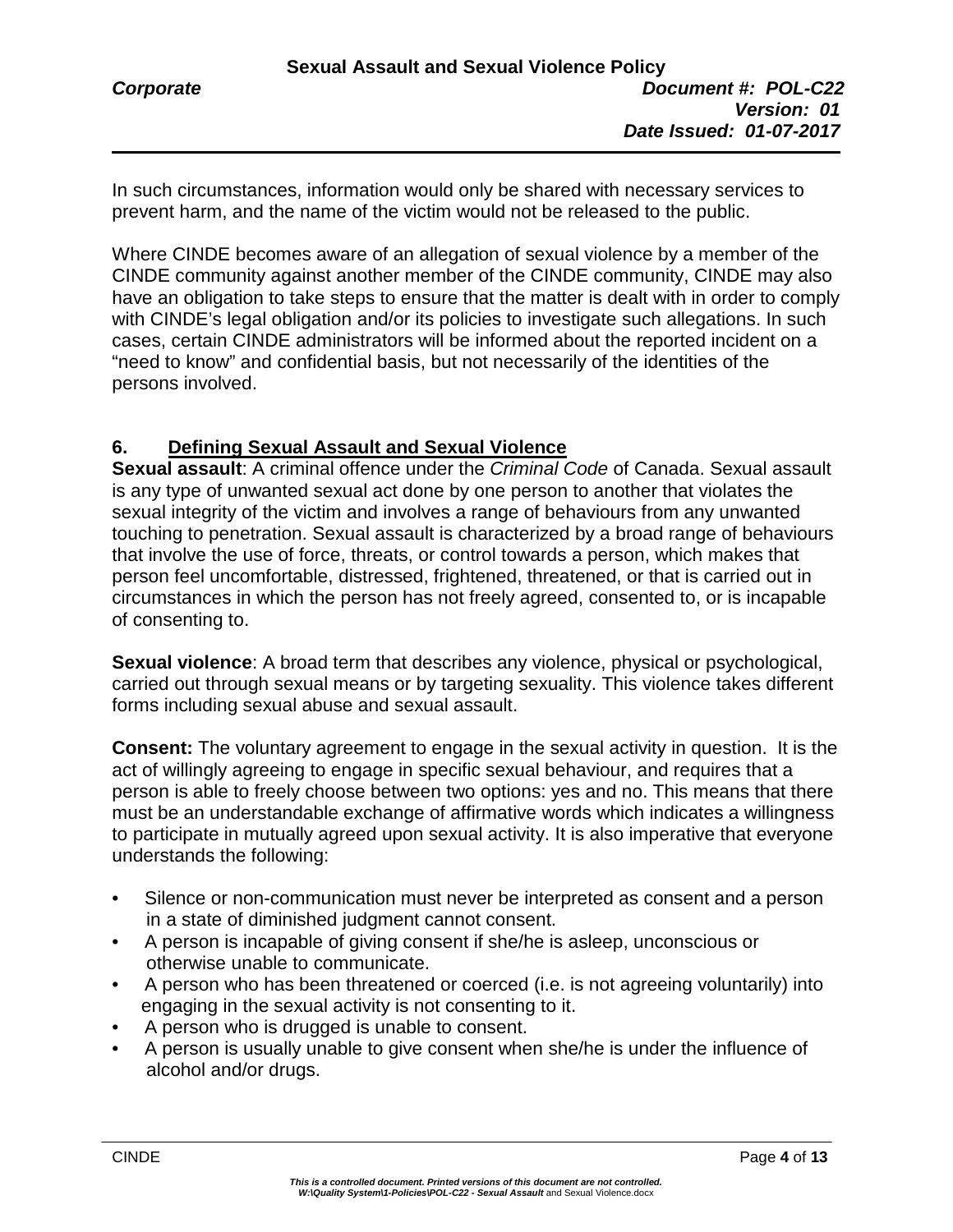- A person may be unable to give consent if she/he has a mental disability.
- The fact that consent was given in the past to a sexual or dating relationship does not mean that consent is deemed to exist for all future sexual activity.
- A person can withdraw consent at any time during the course of a sexual encounter.

It is the responsibility of the initiator of sexual activity to obtain clear and affirmative responses at all stages of sexual engagement.

Consent as defined in the *Criminal Code*:

**Consent:** The voluntary agreement to engage in the sexual activity in question. No consent is obtained, where

- a) the agreement is expressed by the words or conduct of a person other than the complainant;
- b) the complainant is incapable of consenting to the activity;
- c) the accused induces the complainant to engage in the activity by abusing a position of trust, power or authority;
- d) the complainant expresses, by words or conduct, a lack of agreement to engage in the activity; or
- e) the complainant, having consented to engage in sexual activity, expresses, by words or conduct, a lack of agreement to continue to engage in the activity.

#### **Other Relevant Terms**

**Acquaintance sexual assault**: Sexual contact that is forced, manipulated, or coerced by a partner, friend or acquaintance.

**Age of consent for sexual activity**: The age at which a person can legally consent to sexual activity. In Canada, children under 12 can never legally consent to sexual acts. Sixteen is the legal age of consent for sexual acts. There are variations on the age of consent for adolescents who are close in age between the ages of 12 and 16. Twelve and 13 year-olds can consent to have sex with other youth who are less than 2 years older than themselves. Youth who are 14 and 15 years old may consent to sexual involvement that is mutual with a person who is less than 5 years older. Youths 16 and 17 years old may legally consent to sexual acts with someone who is not in a position of trust or authority.

**Coercion:** In the context of sexual violence, coercion is unreasonable and persistent pressure for sexual activity. Coercion is the use of emotional manipulation, blackmail, threats to family or friends, or the promise of rewards or special treatment, to persuade someone to do something they do not wish to do, such as being sexual or performing particular sexual acts.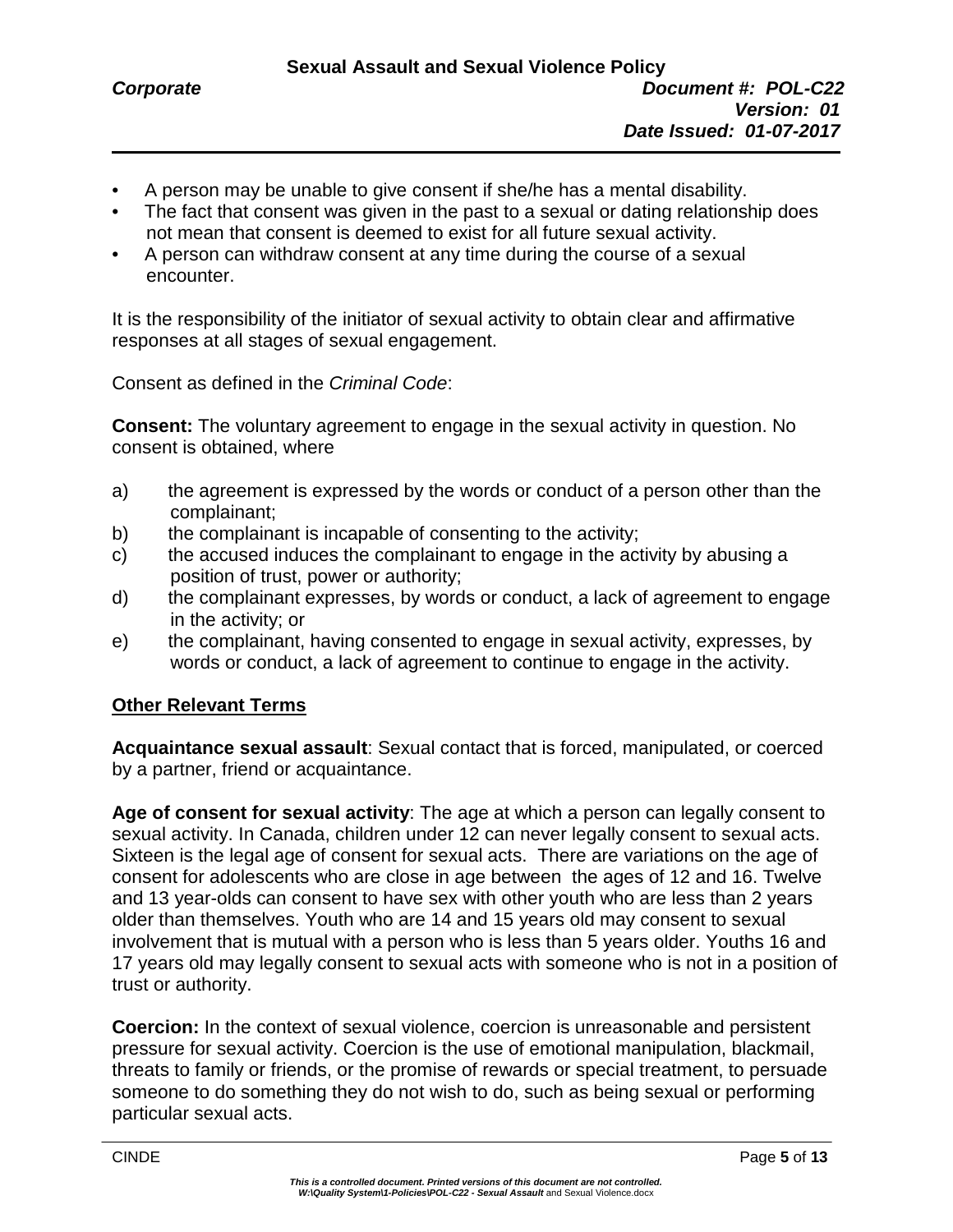**Drug-facilitated sexual assault**: The use of alcohol and/or drugs (prescription or nonprescription) by a perpetrator to control, overpower or subdue a victim for purposes of sexual assault.

**Stalking**: A form of criminal harassment prohibited by the *Criminal Code* of Canada. It involves behaviours that occur on more than one occasion and which collectively instill fear in the victim or threaten the victim/target's safety or mental health. Stalking can also include threats of harm to the target's friends and/or family. These behaviours include, but are not limited to non-consensual communications (face to face, phone, email, social media); threatening or obscene gestures; surveillance; sending unsolicited gifts; "creeping" via social media/cyber-stalking; and uttering threats.

**Survivor:** A survivor is anyone who has experienced sexual assault. Individuals might be more familiar with the term "victim". We use the term survivor because having experienced sexual assault means you've survived something — not that you've been victimized by it.

# **SEXUAL ASSAULT AND SEXUAL VIOLENCE PROTOCOL**

## **1. If You Have Experienced Sexual Violence**

If you have experienced sexual violence, please call CEO, Glenn Tubrett at 416-471- 4933 or Accounting Supervisor, Debbie Luey at 905-387-1655, Ext. 223 and they will assist you by providing all the resources and support you need. If you want to speak to someone directly, please go to Glenn Tubrett or Debbie Luey.

It is often difficult to disclose and report incidents of sexual violence. It is entirely up to you if you choose to report the incident; however, we strongly encourage you to do so. A number of other resources are available to you, including:

- 1. Sexual Assault Centre (SACHA) 905-525-4162
- 2. Hamilton Police Services 905-546-4925
- 3. Canadian Association of Sexual Assault Centres (CASAC) 1-866-863-0511

Anyone who has experienced sexual violence has the right to:

- be treated with dignity and respect,
- be believed.
- be informed about on- and off- CINDE services and resources.
- decide whether or not to access available services and to choose those services they feel will be most beneficial,
- decide whether to report to Mohawk campus security, CINDE CEO and/or local police,
- have an on-site investigation with the institution's full cooperation,
- have a safety plan, and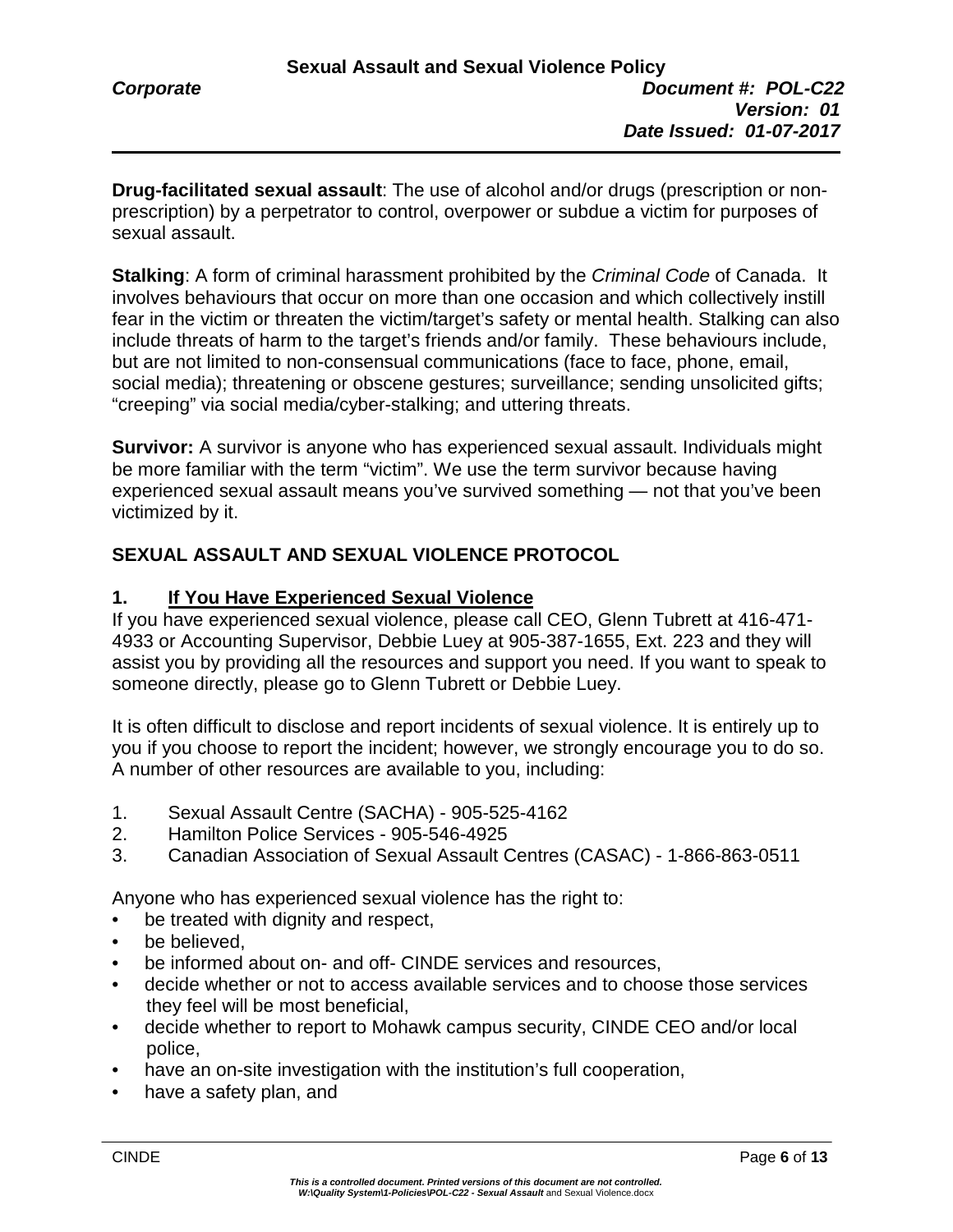have reasonable and necessary actions taken to prevent further unwanted contact with the alleged perpetrator(s).

# **2. If You Would like to File a Formal Complaint**

The list of options above can also assist you with filing a complaint. If the alleged perpetrator is another member of the CINDE community, you may file a complaint under this Policy.

Individuals who have experienced sexual violence may also wish to press charges under the *Criminal Code*. Mohawk College Security can also assist you with contacting the local Police.

## **3. What to Do if You Witnessed Sexual Violence**

If you witness sexual violence, please call Glenn Tubrett, CEO, at 416-471-4933 or Debbie Luey at 905-387-1655 Ext. 223, and they will assist you by providing all the resources and necessary support. If you want to speak to someone directly, please go to Campus Security within Mohawk College.

A number of other resources are available to you, including:

- Hamilton Police Services 905-546-4925
- Sexual Assault Centre (SACHA) 905-525-4162
- Canadian Association of Sexual Assault Centres (CASAC) 1-866-863-0511

If a member of faculty or staff of CINDE becomes aware of an allegation of sexual violence against another member of the CINDE community, the faculty or staff is required to report the alleged incident to CEO immediately.

## **4. What to Do if Someone Discloses Allegations of Sexual Violence**

A person may choose to confide in someone about an act of sexual violence, such as a student, instructor, teaching assistant, coach, or staff from housing, health, counselling or security. An individual who has experienced sexual violence may also disclose to staff or faculty members when seeking support and/or academic accommodation. A supportive response involves:

- listening without judgement and accepting the disclosure as true;
- communicating that sexual violence is never the responsibility of the victim;
- helping the individual identify and/or access available on- or off-campus services, including emergency medical care and counselling;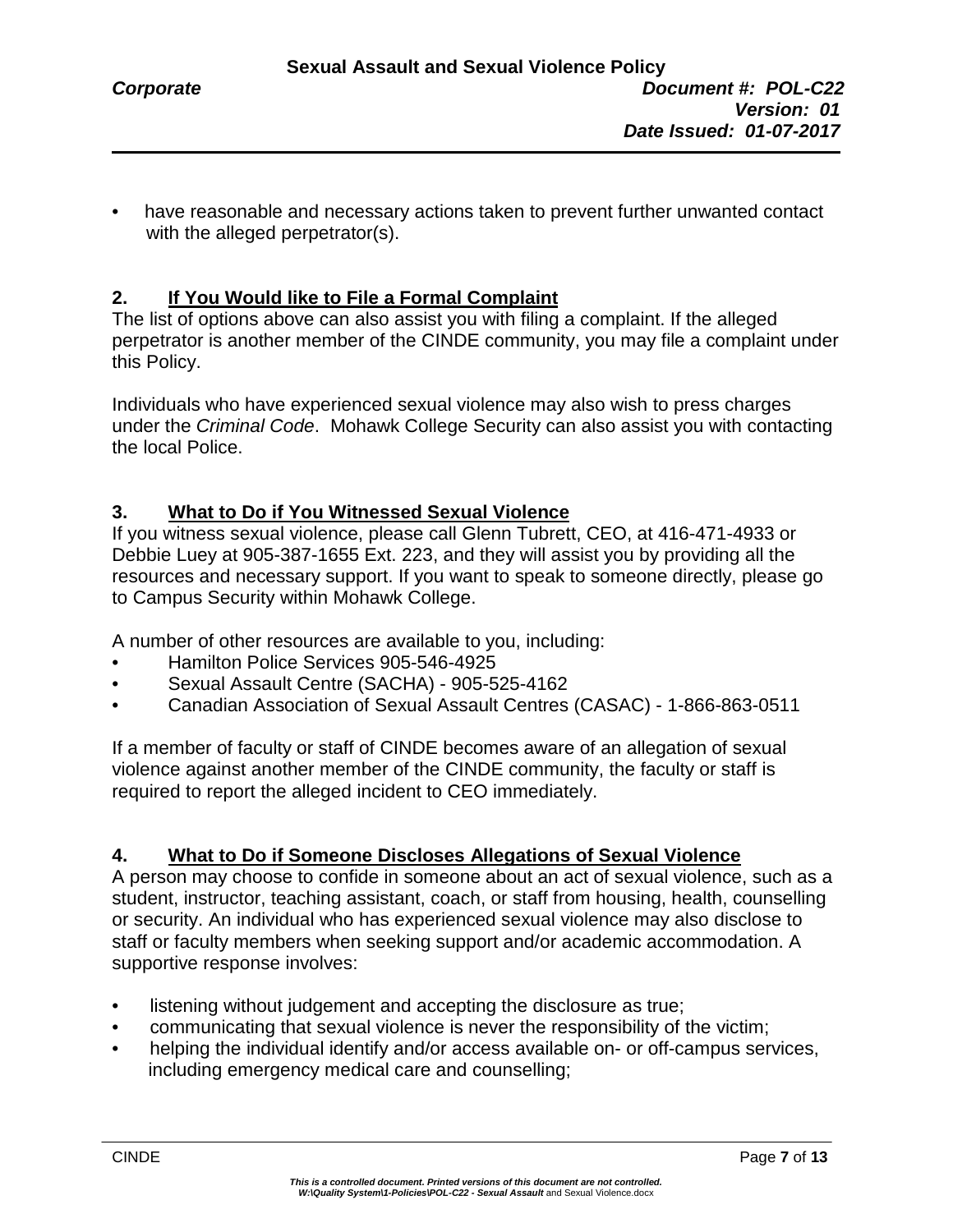- respecting the individual's right to choose the services they feel are most appropriate and to decide whether to report to the police, CEO of CINDE at 416- 471-4933 or Accounting Supervisor, Debbie Luey at 905-387-1655 ext 223;
- recognizing that disclosing can be traumatic and an individual's ability to recall the events may be limited;
- respecting the individual's choices as to what and how much they disclose about their experience; and
- making every effort to respect confidentiality and anonymity.

If disclosure is made to faculty or staff by a student seeking support or academic accommodation, the faculty or staff should refer the student to the CEO, and work with the CEO to ensure that the student receives all necessary academic and other accommodations.

As indicated above, if faculty or staff of CINDE becomes aware of an allegation of sexual violence against another member of the CINDE community, the faculty or staff is required to report the alleged incident to CEO immediately.

# **5. Communicating with Individuals who have Experienced Sexual Violence**

Sensitive and timely communication with individuals who have experienced sexual violence and their family members (when an individual consents to this communication) is a central part of the CINDE's first response to sexual violence. To facilitate communication, CINDE will:

- Ensure that designated staff members in the Technical and Admin department who are knowledgeable about sexual violence, are responsible for advocacy on location on behalf of staff, students or any other member of the CINDE community who have experienced sexual violence;
- Ensure designated staff members respond in a prompt, compassionate, and personalized fashion; and
- Ensure that the victim is provided with reasonable updates about the status of CINDE's investigation of the incident when such investigations are undertaken.

# **6. Roles and Responsibilities of the CINDE Community**

While everyone on location has a role to play in responding to incidents of sexual violence, some CINDE members will have specific responsibilities which include:

- Faculty, staff and administrators to facilitate academic accommodations and other academic needs of those who have experience sexual violence;
- Human Resources to assist with any incidents relating to staff; and
- Security to assist with investigations and gathering evidence, to implement measures to reduce sexual violence on location, and to collaborate with local police where appropriate.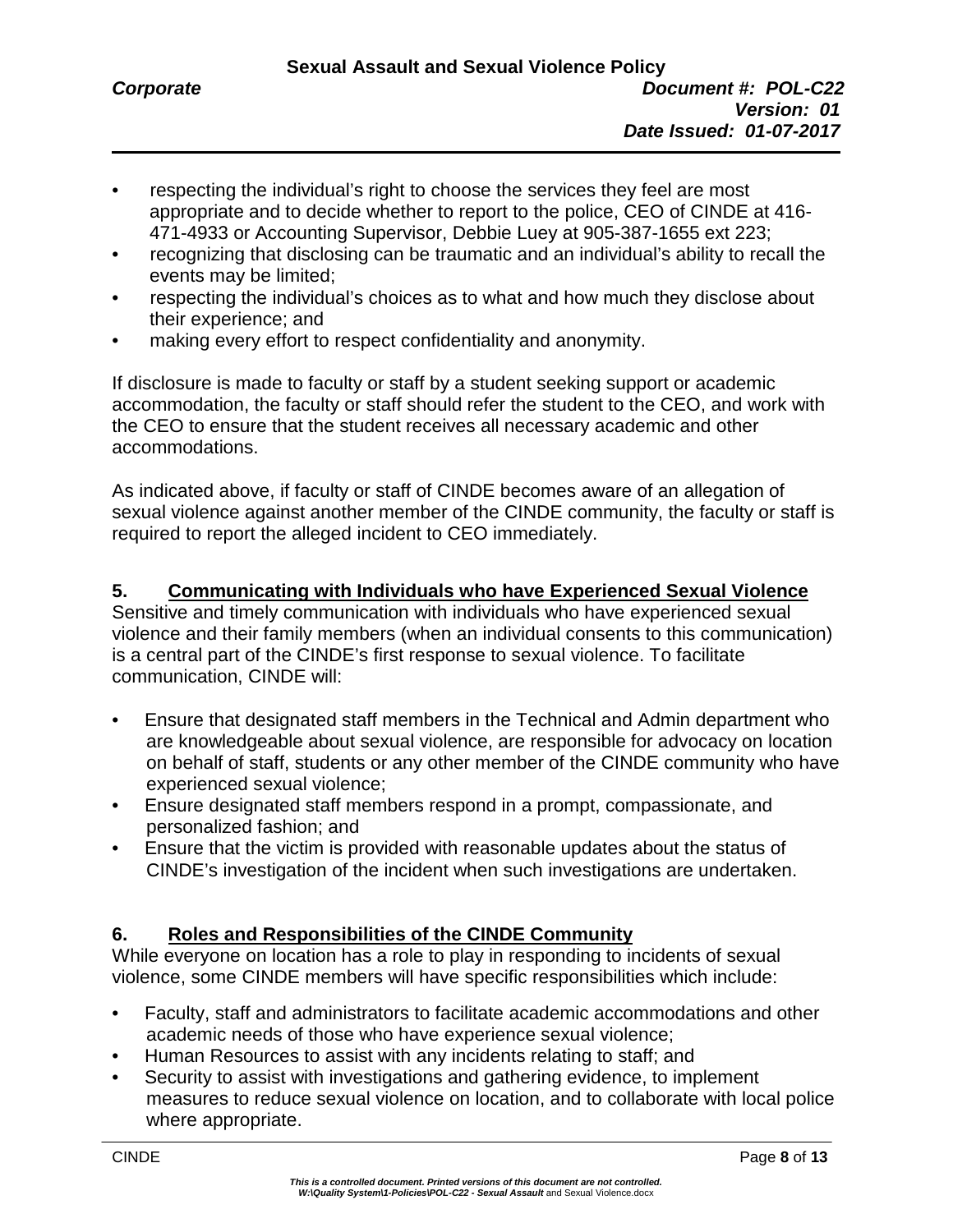# **7. How Will CINDE Respond to a Report of Sexual Violence?**

Where a complaint of sexual violence has been reported to CINDE, CINDE will exercise care to protect and respect the rights of both the complainant and the respondent. CINDE understands that individuals who have been the victims of sexual violence may wish to control whether and how their experience will be dealt with by the police and/or CINDE. In most circumstances, the person will retain this control. However, in certain circumstances, CINDE may be required to initiate an internal investigation and/or inform the police of the need for a criminal investigation, even without the person's consent, if CINDE believes that the safety of other members of the CINDE community is at risk.

A report of sexual violence may also be referred to the police, or to other community resources at the complainant's request, where the persons involved are not members of the CINDE community or in circumstances where CINDE is unable to initiate an internal investigation under this Policy.

# 7.1.**Where the Respondent is a Student**

Sexual violence is a violation of CINDE's policy. It is considered a serious offence and will be addressed in a manner which is consistent with other serious offences.

## 7.2.**Where the Respondent is a member of Faculty or Staff**

Sexual violence is a violation of CINDE's policy. Allegations against faculty and staff will be addressed in accordance with the procedures set out in this Policy, and in any applicable collective agreement, and/or other CINDE policies. If the complaint is sustained following an investigation, the CINDE will decide on the appropriate disciplinary actions consistent with any applicable collective agreement and/or policies regarding discipline.

# 7.3.**Where the Respondent is not a Student, Faculty or Staff**

Contractors, suppliers, volunteers or visitors who attend on CINDE location will be subject to complaints if they engage in prohibited conduct. Where a complaint against the respondent is substantiated, CINDE will take appropriate action.

All contractual relationships entered into by CINDE will be governed by a standard contract compliance clause stating that contractors must comply with this Policy and the Ontario *Human Rights Code*, including co-operating in investigations. Breach of the clause may result in penalties, cancellation, or other sanctions*.*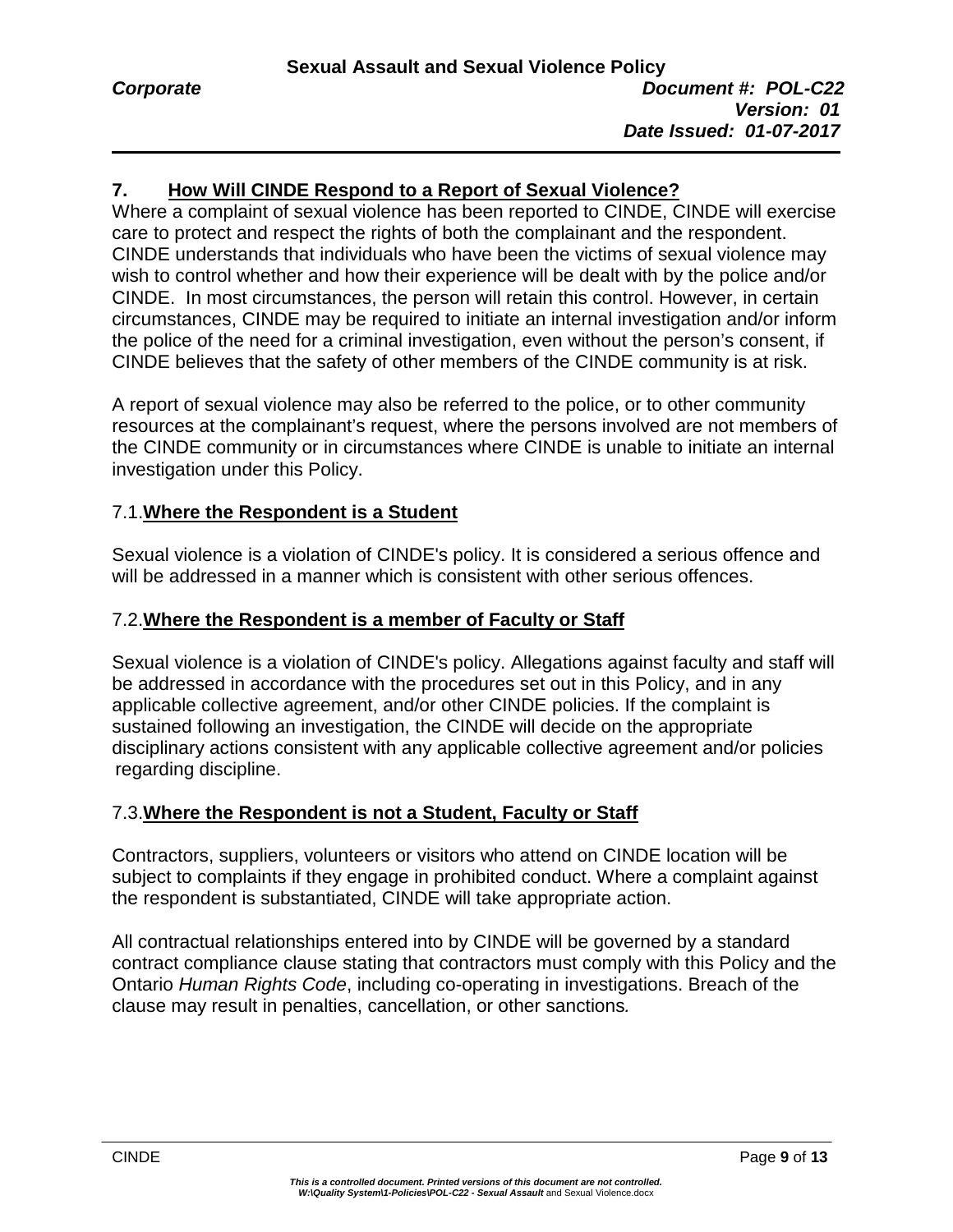# 7.4.**Multiple Proceedings**

Where criminal and/or civil proceedings are commenced in respect of the allegations of sexual violence, CINDE shall conduct its own independent investigation into such allegations, and will make its own determination in accordance with its policies and procedures. Where there is an ongoing criminal investigation, CINDE will cooperate with the local police.

# **8. Other Resources and Supports Available to You**

Ontario Help site provides up to date resources and links to valuable avenues of support.

<https://www.ontario.ca/page/lets-stop-sexual-harassment-and-violence>

# **9. Related Policies, Procedures and Protocols**

CINDE Employee Policy Handbook: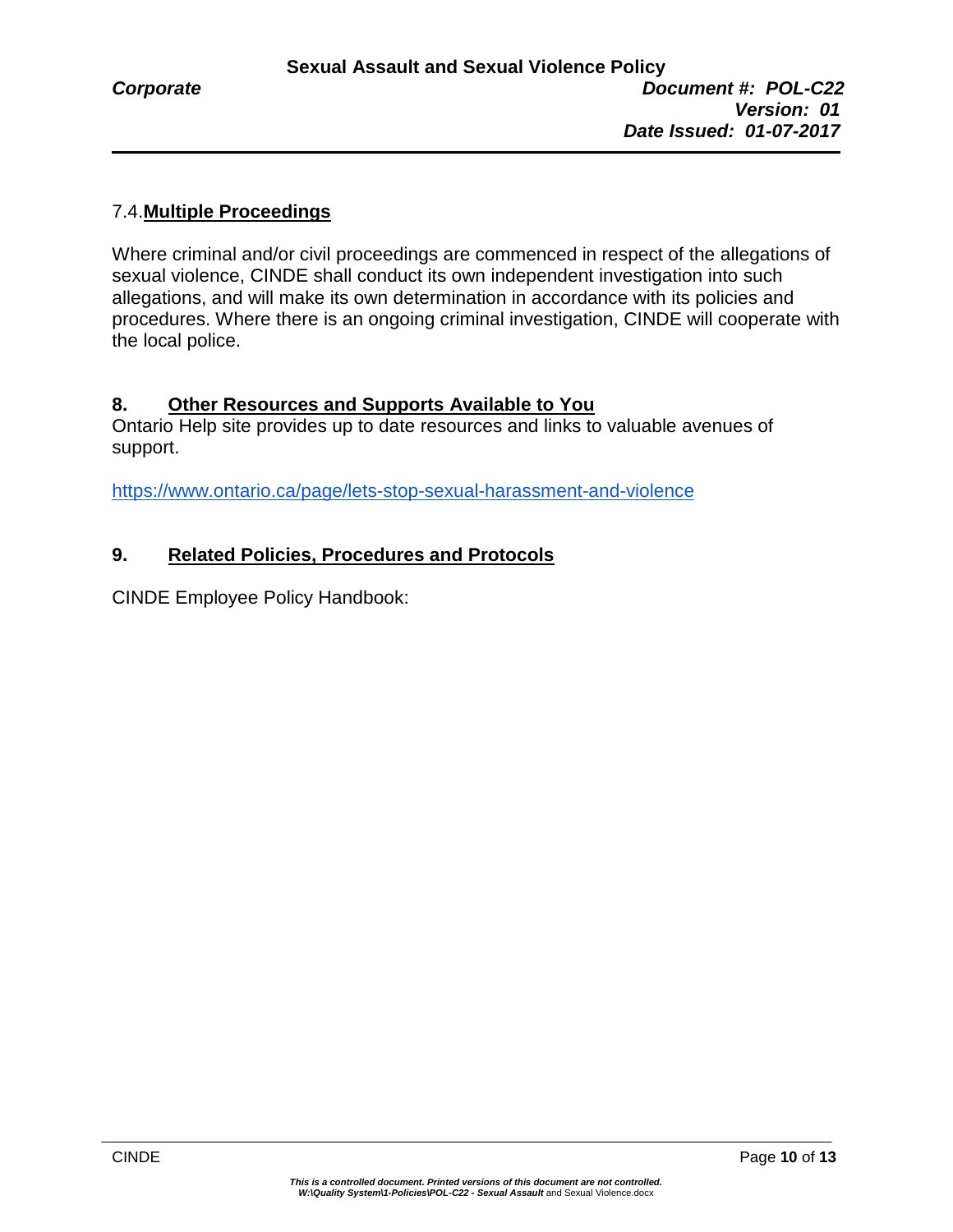## **APPENDIX**

#### **Use of the term "Rape" in the context of Sexual Violence**

This policy refers to the offence of sexual assault to align with the current offence contained in the *Criminal Code*. The word "rape" is no longer used in criminal statutes in Canada. The term was replaced many years ago to acknowledge that sexual violence is not about sex but is about acts of psychological and physical violence. The term "sexual assault" provides a much broader definition and criminalizes unwanted behaviour such as touching and kissing as well as unwanted oral sex and vaginal and anal intercourse. Although the term no longer has a legal meaning in Canada, the term rape is still commonly used.

| <b>Myth</b>                                                                                  | Fact                                                                                                                                                                                                                                                                                                                                                                                                                                                                                                          |
|----------------------------------------------------------------------------------------------|---------------------------------------------------------------------------------------------------------------------------------------------------------------------------------------------------------------------------------------------------------------------------------------------------------------------------------------------------------------------------------------------------------------------------------------------------------------------------------------------------------------|
| It wasn't rape, so it wasn't sexual violence.                                                | As outlined above, sexual assault and sexual violence encompasses a<br>broad range of unwanted touching. Any unwanted sexual contact is<br>considered to be sexual violence. A survivor can be severely affected by<br>all forms of sexual violence, including unwanted fondling, rubbing,<br>kissing, or other sexual acts. Many forms of sexual violence involve no<br>physical contact, such as stalking or distributing intimate visual<br>recordings. All of these acts are serious and can be damaging. |
| Sexual assault can't happen to me or anyone I<br>know.                                       | Sexual assault can and does happen to anyone. People of all<br>socioeconomic and ethnic backgrounds are victims of sexual assault.<br>Young women, Aboriginal women and women with disabilities are at<br>greater risk of experiencing sexual assault.                                                                                                                                                                                                                                                        |
| Sexual assault is most often committed by<br>strangers.                                      | Someone known to the victim, including acquaintances, dating partners,<br>and common-law or married partners, commit approximately 82 per<br>cent of sexual assaults.                                                                                                                                                                                                                                                                                                                                         |
| Sexual assault is most likely to happen outside in<br>dark, dangerous places.                | The majority of sexual assaults happen in private spaces like a residence<br>or private home.                                                                                                                                                                                                                                                                                                                                                                                                                 |
| If an individual doesn't report to the police, it<br>wasn't sexual assault.                  | Just because a victim doesn't report the assault doesn't mean it didn't<br>happen. Fewer than one in ten victims report the crime to the police.                                                                                                                                                                                                                                                                                                                                                              |
| It's not a big deal to have sex with someone<br>while he/she is drunk, stoned or passed out. | If a person is unconscious or incapable of consenting due to the use of<br>alcohol or drugs, he/she cannot legally give consent. Without consent, it<br>is sexual assault.                                                                                                                                                                                                                                                                                                                                    |
| If the person chose to drink or use drugs, then it<br>isn't considered sexual assault.       | This is a prominent misconception about sexual assault. No one can<br>consent while drunk. Some people drink to lose their inhibitions. If<br>you're going to be drinking with a sweetheart and maybe hooking up<br>later while drunk, discuss boundaries ahead of time, but know that<br>consent can't truly be given in advance.                                                                                                                                                                            |

#### **DISPELLING THE MYTHS AND MISCONCEPTIONS ABOUT SEXUAL ASSAULT**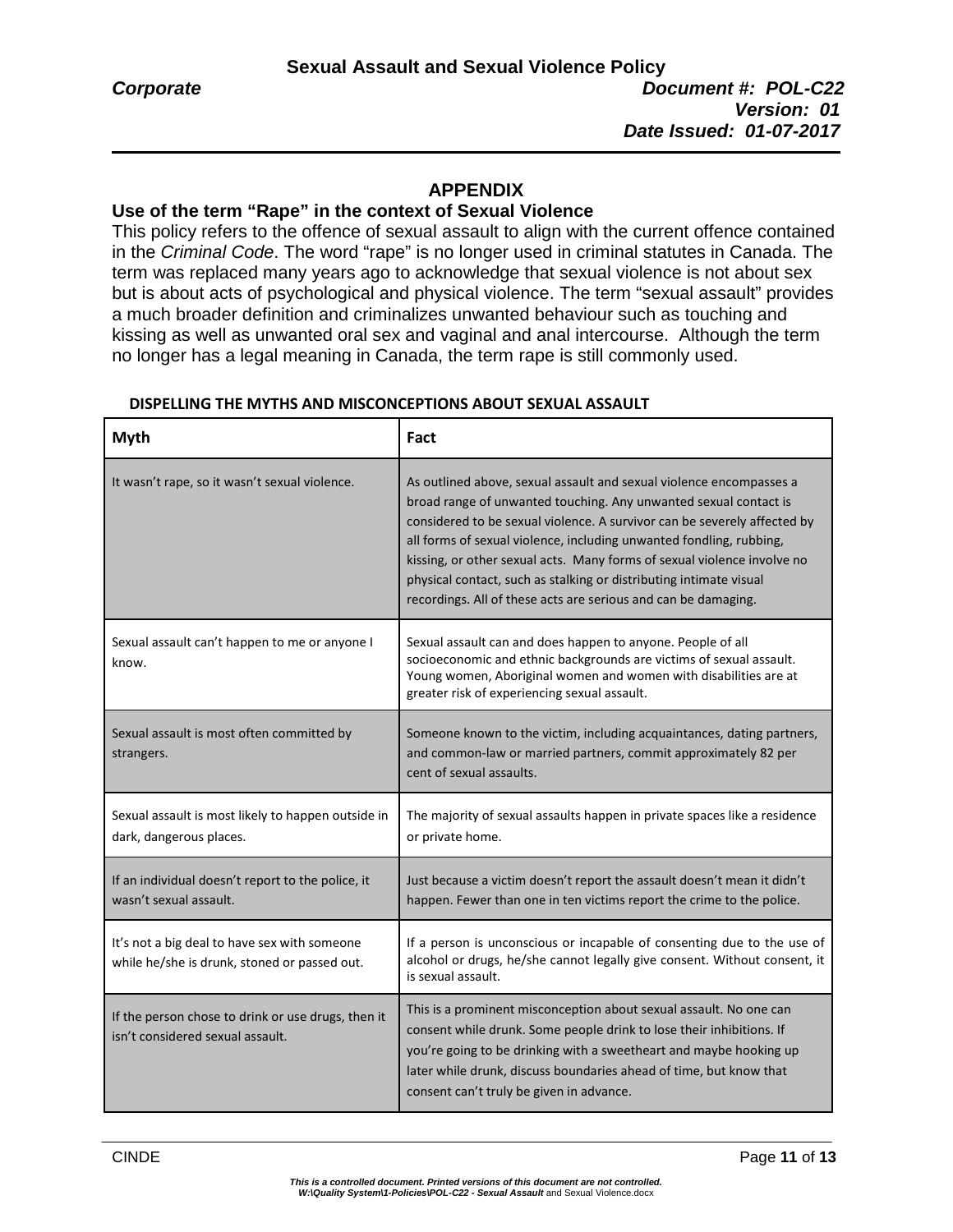#### **Sexual Assault and Sexual Violence Policy** *Corporate Document #: POL-C22 Version: 01 Date Issued: 01-07-2017*

| <b>Myth</b>                                                                                                                                                    | Fact                                                                                                                                                                                                                                                                                                                             |
|----------------------------------------------------------------------------------------------------------------------------------------------------------------|----------------------------------------------------------------------------------------------------------------------------------------------------------------------------------------------------------------------------------------------------------------------------------------------------------------------------------|
| If the victim didn't scream or fight back, it<br>probably wasn't sexual assault.<br>If the victim does not fight back, the sexual<br>assault is his/her fault. | When an individual is sexually assaulted he/she may become paralyzed<br>with fear and be unable to fight back. The person may be fearful that if<br>he/she struggles, the perpetrator will become more violent. If the person<br>is under the influence of alcohol or drugs, he/she may be incapacitated<br>or unable to resist. |
| If you didn't say no, it must be your fault.                                                                                                                   | People who commit sexual assault/abuse are trying to gain power and<br>control over their victim. They want to make it extremely difficult, if not<br>impossible, for their victim to say no. A person does not need to actually<br>say the word "no" to make it clear that he/she did not want to<br>participate.               |
| If a woman isn't crying or visibly upset, it<br>probably wasn't a serious sexual assault.                                                                      | Every woman responds to the trauma of sexual assault differently. She<br>may cry or she may be calm. She may be silent or very angry. Her<br>behaviour is not an indicator of her experience. It is important not to<br>judge a woman by how she responds to the assault.                                                        |
| If someone does not have obvious physical<br>injuries, like cuts or bruises, he/she probably<br>was not sexually assaulted.                                    | Lack of physical injury does not mean that a person wasn't sexually<br>assaulted. An offender may use threats, weapons, or other coercive<br>actions that do not leave physical marks. The person may have been<br>unconscious or been otherwise incapacitated.                                                                  |
| If it really happened, the victim would be able to<br>easily recount all the facts in the proper order.                                                        | Shock, fear, embarrassment and distress can all impair memory. Many<br>survivors attempt to minimize or forget the details of the assault as a<br>way of coping with trauma. Memory loss is common when alcohol<br>and/or drugs are involved.                                                                                    |
| Individuals lie and make up stories about being<br>sexually assaulted; and most reports of sexual<br>assault turn out to be false.                             | According to Statistics Canada, fewer than one in 10 sexual assault<br>victims report the crime to the police. Less than 2% of sexual assault<br>reports are false, the same false reporting rate as for all other major<br>crimes.                                                                                              |
|                                                                                                                                                                | The number of false reports for sexual assault is very low, consistent with<br>the number of false reports for other crimes in Canada. Sexual assault<br>carries such a stigma that many people prefer not to report.                                                                                                            |
| Persons with disabilities don't get sexually<br>assaulted.                                                                                                     | Individuals with disabilities are at a high risk of experiencing sexual<br>violence or assault. Those who live with activity limitations are over two<br>times more likely to be victims of sexual assault than those who are able-<br>bodied.                                                                                   |